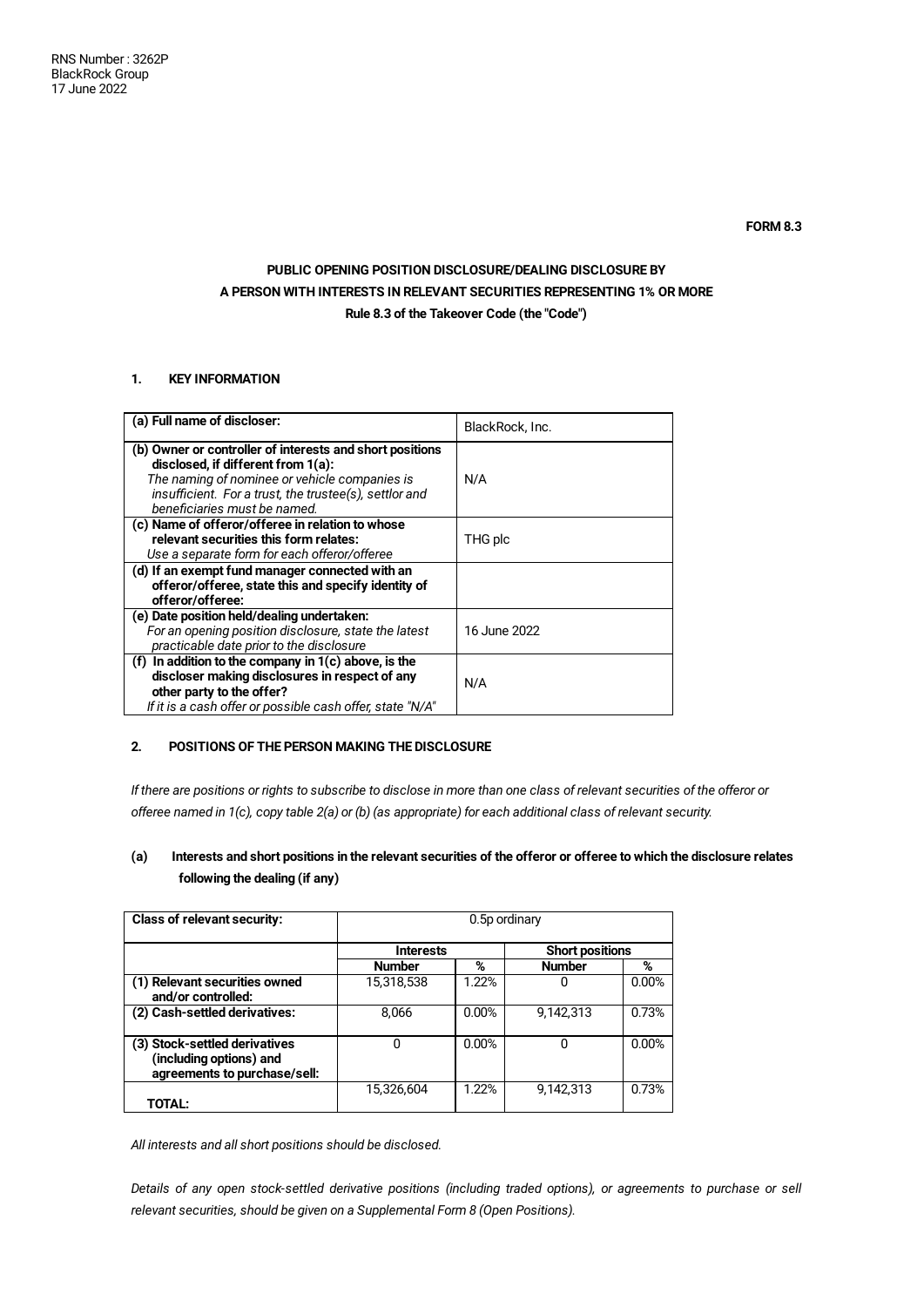### **(b) Rights to subscribe for new securities (including directors' and other employee options)**

| Class of relevant security in relation to |  |
|-------------------------------------------|--|
| which subscription right exists:          |  |
| Details, including nature of the rights   |  |
| concerned and relevant percentages:       |  |

## **3. DEALINGS (IF ANY) BY THE PERSON MAKING THE DISCLOSURE**

Where there have been dealings in more than one class of relevant securities of the offeror or offeree named in 1(c), copy table 3(a), (b), (c) or (d) (as appropriate) for each additional class of relevant security dealt in.

*The currency of all prices and other monetary amounts should be stated.*

#### **(a) Purchases and sales**

| <b>Class of relevant security</b> | Purchase/sale | Number of<br>securities | Price per unit |
|-----------------------------------|---------------|-------------------------|----------------|
|                                   |               |                         |                |

#### **(b) Cash-settled derivative transactions**

| <b>Class of relevant security</b> | <b>Product</b> | Nature of dealing      | Number of  | Price per  |
|-----------------------------------|----------------|------------------------|------------|------------|
|                                   | description    | e.g. opening/closing   | reference  | unit       |
|                                   | e.g. CFD       | a long/short position, | securities |            |
|                                   |                | increasing/reducing    |            |            |
|                                   |                | a long/short position  |            |            |
| 0.5p ordinary                     | <b>CFD</b>     | Reducing short         | 71,678     | GBP 0.7440 |
| 0.5p ordinary                     | <b>CFD</b>     | Increasing long        | 8.066      | GBP 0.7541 |
| 0.5p ordinary                     | <b>CFD</b>     | Reducing short         | 80.628     | GBP 0.7571 |
| 0.5p ordinary                     | <b>CFD</b>     | Reducing short         | 20.976     | GBP 0.8046 |
| 0.5p ordinary                     | <b>CFD</b>     | Reducing short         | 23.013     | GBP 0.8214 |
| 0.5p ordinary                     | <b>CFD</b>     | Reducing short         | 24,244     | GBP 0.8260 |
| 0.5p ordinary                     | <b>CFD</b>     | Increasing short       | 1.554.825  | GBP 0.7449 |
| 0.5p ordinary                     | <b>CFD</b>     | Increasing short       | 2,252,203  | GBP 0.7567 |
| 0.5p ordinary                     | <b>CFD</b>     | Increasing short       | 1,790,739  | GBP 0.7592 |
| 0.5p ordinary                     | <b>CFD</b>     | Increasing short       | 107,810    | GBP 0.8435 |
| 0.5p ordinary                     | <b>CFD</b>     | Increasing short       | 1,985,000  | GBP 0.8570 |
| 0.5p ordinary                     | <b>CFD</b>     | Increasing short       | 924.144    | GBP 0.8848 |

#### **(c) Stock-settled derivative transactions (including options)**

### **(i) Writing, selling, purchasing or varying**

| <b>Class of</b><br>relevant<br>security | <b>Product</b><br>description<br>e.g. call<br>option | Writing,<br>purchasing,<br>selling,<br>varying<br>etc. | <b>Number</b><br>of<br>securities<br>to which<br>option<br>relates | <b>Exercise</b><br>price per<br>unit | Type<br>e.g.<br>American,<br>European<br>etc. | <b>Expiry</b><br>date | Option<br>money<br>paid/<br>received<br>per unit |
|-----------------------------------------|------------------------------------------------------|--------------------------------------------------------|--------------------------------------------------------------------|--------------------------------------|-----------------------------------------------|-----------------------|--------------------------------------------------|
|                                         |                                                      |                                                        |                                                                    |                                      |                                               |                       |                                                  |

#### **(ii) Exercise**

| <b>Class of relevant security</b> | <b>Product description</b><br>e.g. call option | Exercising/<br>exercised<br>against | Number of<br>securities | <b>Exercise</b><br>price per<br>unit |
|-----------------------------------|------------------------------------------------|-------------------------------------|-------------------------|--------------------------------------|
|                                   |                                                |                                     |                         |                                      |

## **(d) Other dealings (including subscribing for new securities)**